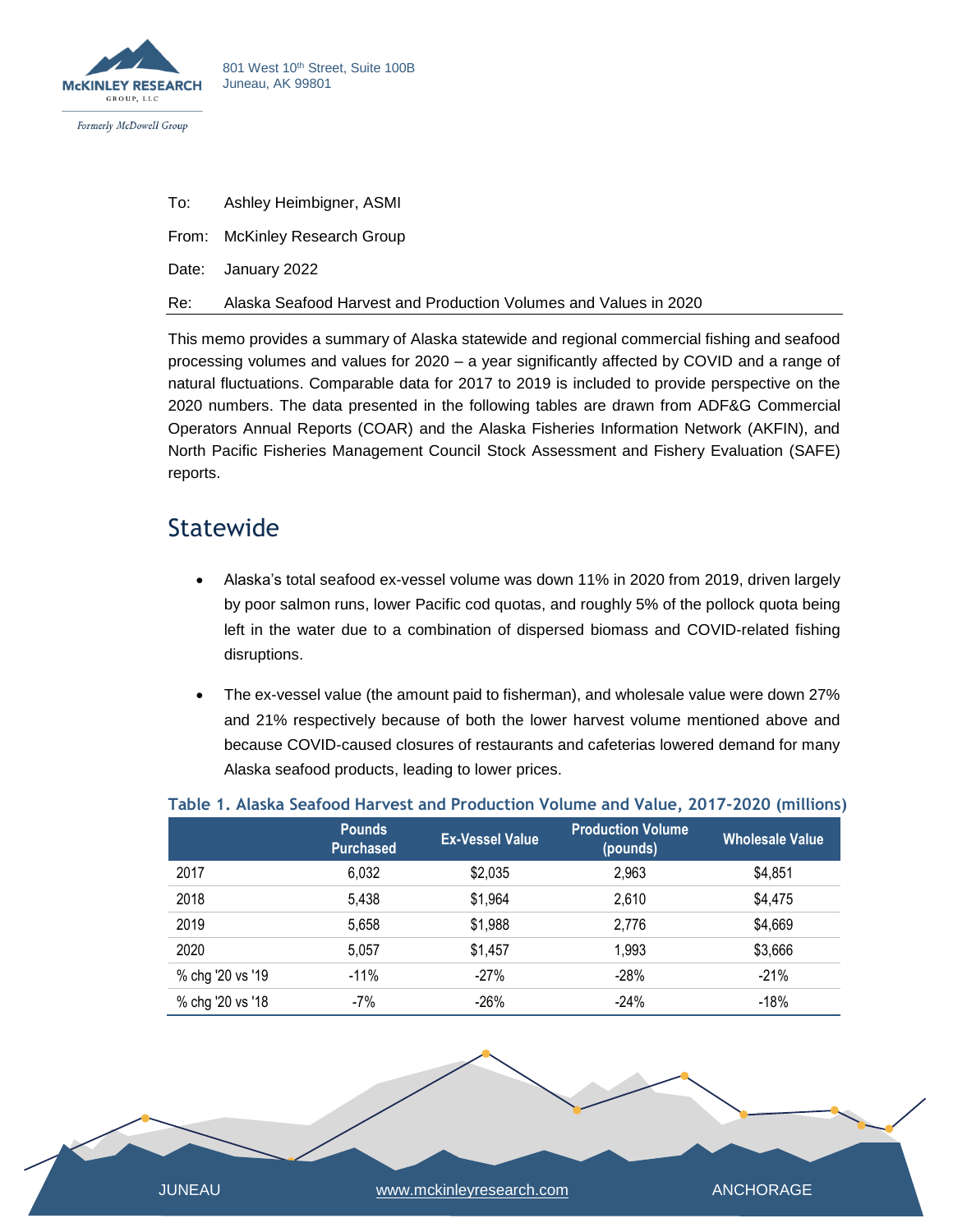# Bristol Bay

- Sockeye salmon is overwhelmingly the most valuable species harvested in Bristol Bay. The volume of the Bristol Bay sockeye salmon harvest in 2020 did not decline as much from the previous year as salmon runs in other parts of the state. But the sockeye harvest was down 9% from 2019 in total pounds.
- COVID-caused price disruptions magnified the effects of the slight harvest volume downturn. The amount paid to fishermen for Bristol Bay sockeye salmon in 2020 was down 40% from 2019. The total ex-vessel value of all species in the Bristol Bay region decreased by 34%.

|                  | <b>Pounds</b><br><b>Purchased</b> | <b>Ex-Vessel Value</b> | <b>Production Volume</b><br>(pounds) | <b>Wholesale Value</b> |
|------------------|-----------------------------------|------------------------|--------------------------------------|------------------------|
| 2017             | 376.6                             | \$321.9                | 193.1                                | \$604.9                |
| 2018             | 340.7                             | \$385.6                | 194.2                                | \$732.2                |
| 2019             | 373                               | \$384.9                | 221.0                                | \$739.2                |
| 2020             | 307                               | \$253.7                | 133.2                                | \$522.3                |
| % chg '20 vs '19 | -18%                              | $-34%$                 | -40%                                 | $-29%$                 |
| % chg '20 vs '18 | $-10%$                            | $-34%$                 | $-31%$                               | $-29%$                 |

### **Table 2. Bristol Bay Seafood Harvest and Production Volume and Value, 2017-2020 (millions)**

# Bering Sea and Aleutian Islands

- Harvest volumes were down 5% in 2020 due to both lower quotas for species including Pacific cod, and because COVID-19 disruptions to fishing caused more quota to go unfished. Only 95% of the Total Allowable Catch for BSAI pollock was caught in 2020. Usually, 100% of the quota is harvested in this fishery, however, COVID disruptions and a dispersed pollock biomass made fishing more difficult.
- COVID closures of foodservice businesses led to lower demand for key Bering Sea and Aleutian Islands species, leading to lower ex-vessel and first wholesale values. The average (statewide) ex-vessel price of pollock fell 10% to \$0.13 per pound in 2020. Exvessel rockfish prices fell 21% to \$0.14 per pound and crab prices fell 17% to \$4.00 per pound.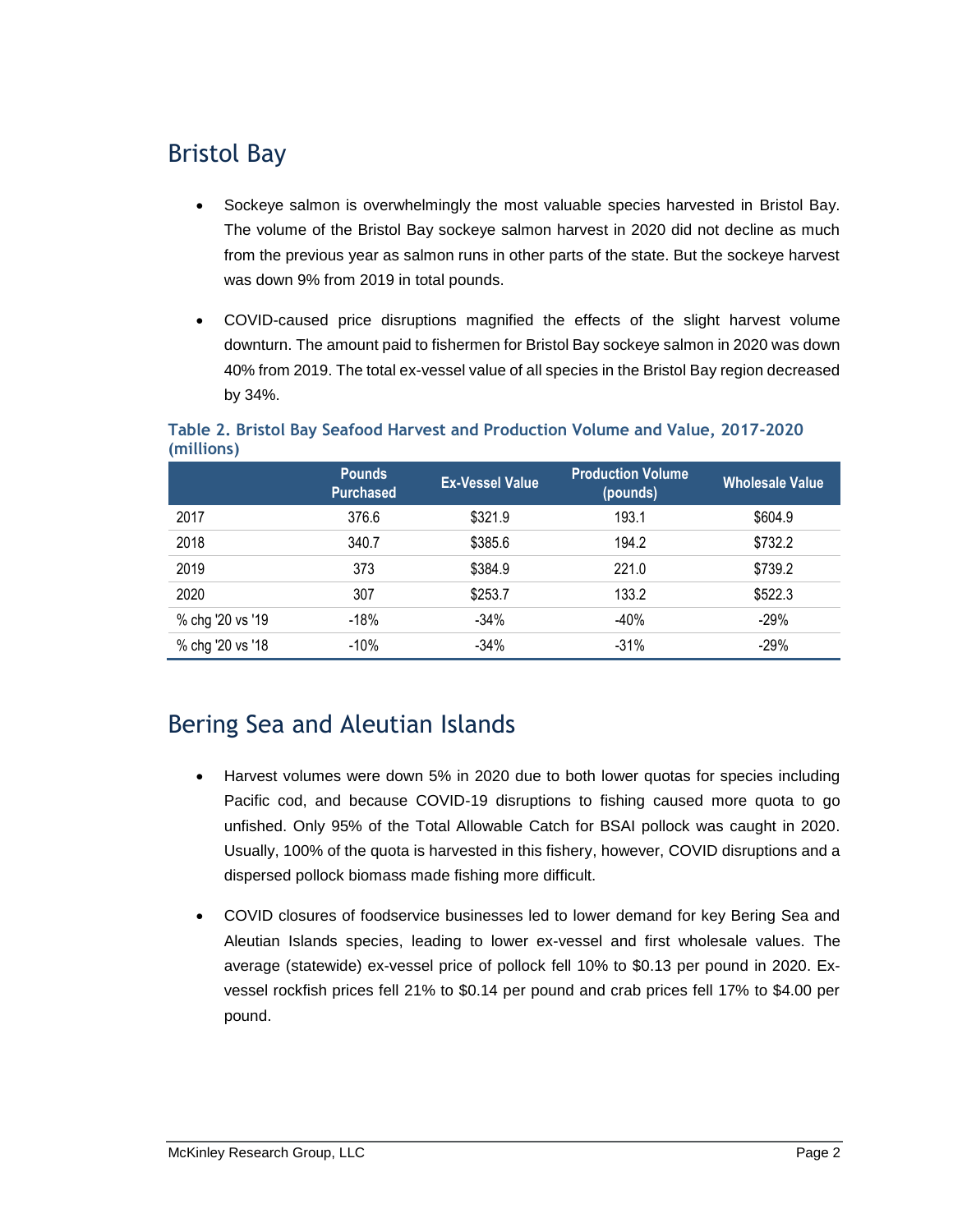|                  | <b>Pounds</b><br><b>Purchased</b> | <b>Ex-Vessel Value</b> | <b>Production Volume</b><br>(pounds) | <b>Wholesale Value</b> |
|------------------|-----------------------------------|------------------------|--------------------------------------|------------------------|
| 2017             | 4,549                             | \$1,063                | 1,979                                | \$2,603                |
| 2018             | 4,395                             | \$1,086                | 1.914                                | \$2,580                |
| 2019             | 4,442                             | \$1,102                | 1.979                                | \$2,682                |
| 2020             | 4,193                             | \$909                  | 1.487                                | \$2,263                |
| % chg '20 vs '19 | $-6%$                             | $-18%$                 | $-25%$                               | $-16%$                 |
| % chg '20 vs '18 | $-5%$                             | $-16%$                 | $-22%$                               | $-12%$                 |

### **Table 3. Bering Sea/Aleutian Islands (BSAI) Seafood Harvest and Production Volume and Value, 2017-2020 (millions)**

# Kodiak

- Particularly low sockeye and keta salmon harvest volumes hurt the total value of the seafood industry in Kodiak in 2020. Both were down about 35% from 2019 in terms of total pounds. In addition, Chinook salmon harvests were down 25%. However, the pink salmon harvest was strong for an even-numbered year, up more than 200% from 2018. The coho harvest was up 11% from 2019. Low ex-vessel prices because of COVID-disrupted markets further depressed the value of the Kodiak salmon harvest.
- Halibut harvests increased in 2020 in Area 3B to the west of Kodiak Island, one of only a few areas that had increased halibut harvest in 2020. The sablefish harvest was up 13% in the Western Gulf of Alaska, however ex-vessel prices were down for both sablefish and halibut statewide (36% and 20% respectively) as foodservice closures cut into demand for these high-value seafood products.

|                  | <b>Pounds</b><br><b>Purchased</b> | <b>Ex-Vessel Value</b> | <b>Production Volume</b><br>(pounds) | <b>Wholesale Value</b> |
|------------------|-----------------------------------|------------------------|--------------------------------------|------------------------|
| 2017             | 547.3                             | \$218.8                | 334.7                                | \$462.6                |
| 2018             | 379.9                             | \$148.7                | 219.4                                | \$255.2                |
| 2019             | 415.7                             | \$172.6                | 238.7                                | \$323.5                |
| 2020             | 329.7                             | \$109.7                | 195.4                                | \$263.5                |
| % chg '20 vs '19 | $-21%$                            | $-36%$                 | $-18%$                               | $-19%$                 |
| % chg '20 vs '18 | $-13%$                            | $-26%$                 | $-11%$                               | 3%                     |

#### **Table 4. Kodiak Region Seafood Harvest and Production Volume and Value, 2017-2020 (millions)**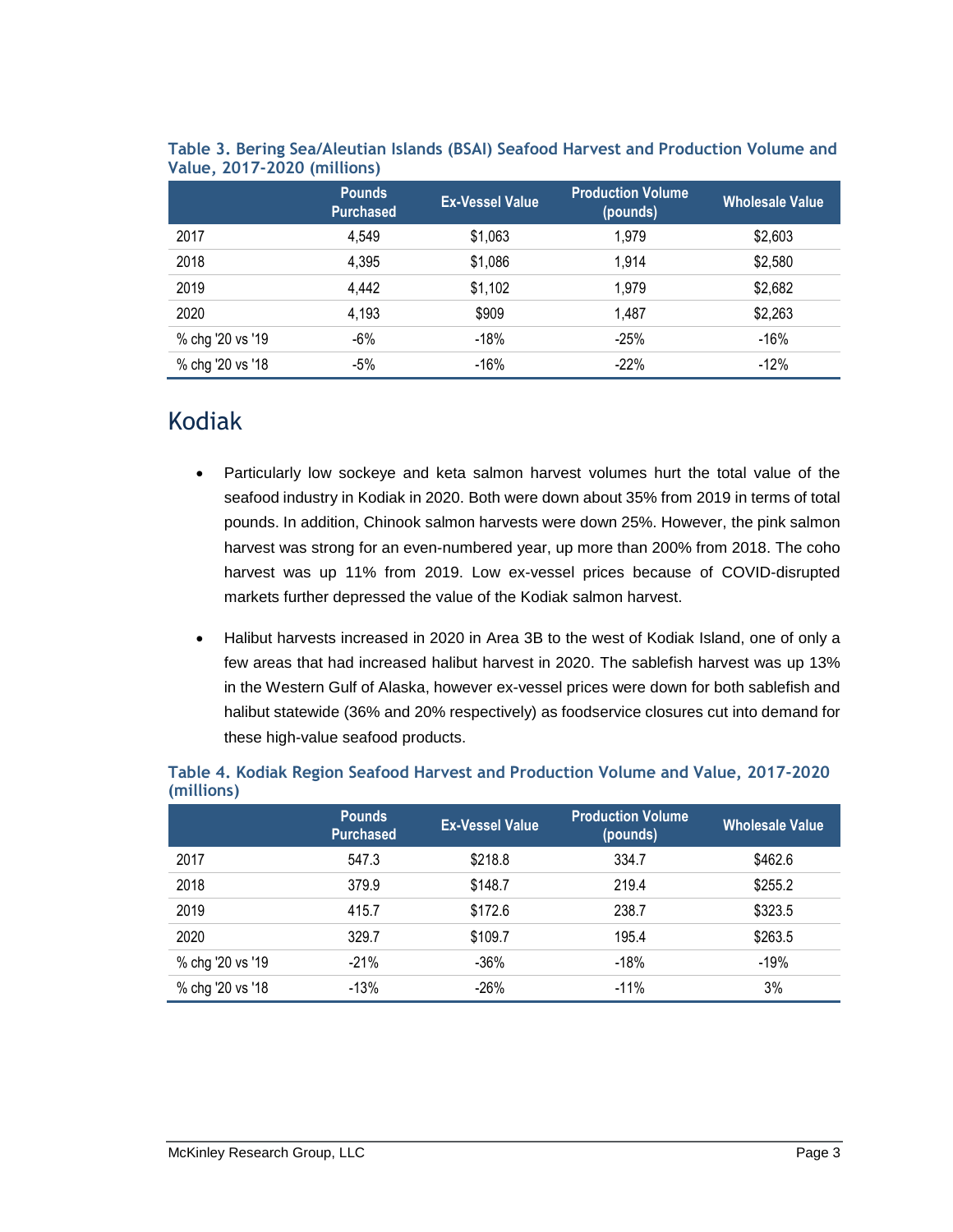# **Southcentral**

- Low sockeye salmon harvest volumes were a major factor in lower seafood harvest value across Southcentral Alaska in 2020, with volumes down 60% from 2019 in Cook Inlet and 69% in Prince William Sound. The keta harvest was also down 53% in Prince William Sound and the (usually fairly small) keta harvest in Cook Inlet was down 71%. The pink salmon harvest was down 9% in Prince William Sound (from 2018). Cook Inlet's small pink salmon harvest was up 71% from 2018.
- Halibut harvests were down 14% in Area 3A, which includes Cook Inlet and Prince William Sound. Sablefish harvests were up 5% in the West Yakutat area. As in other parts of the state, increases in sablefish catch did not rise to meet the levels of increased quota that became available in 2020. This can be attributed to both the low prices for sablefish in 2020 and COVID disruptions to the fishing season, which began just as the pandemic began.

|                  | <b>Pounds</b><br><b>Purchased</b> | <b>Ex-Vessel Value</b> | <b>Production Volume</b><br>(pounds) | <b>Wholesale Value</b> |
|------------------|-----------------------------------|------------------------|--------------------------------------|------------------------|
| 2017             | 270.7                             | \$178.1                | 214.2                                | \$563.2                |
| 2018             | 142.5                             | \$119.1                | 139.4                                | \$431.9                |
| 2019             | 233.8                             | \$154.5                | 175.3                                | \$479.9                |
| 2020             | 123.6                             | \$76.7                 | 95.1                                 | \$329.2                |
| % chg '20 vs '19 | -47%                              | $-50%$                 | -46%                                 | $-31%$                 |
| % chg '20 vs '18 | $-13%$                            | $-36%$                 | $-32%$                               | $-24%$                 |

### **Table 5. Southcentral Region\* Seafood Harvest and Production Volume and Value, 2017-2020 (millions)**

\*Includes Prince William Sound, Kenai Peninsula Borough, and Anchorage.

# Southeast

- Low salmon harvest volumes drove the total seafood harvest values down in Southeast Alaska in 2020. The 2020 Southeast sockeye harvest was down 58% from 2019, the keta harvest was down 54%, and the coho harvest was down 36%. The 2020 pink harvest was 8% below 2018. The Chinook harvest increased by 13%.
- The Southeast halibut harvest in 2020 was 6% below the 2019 harvest, in line with a 6% decrease in halibut quota in the region. The 2020 sablefish harvest was up 4% in Southeast, while the TAC was up 23%.